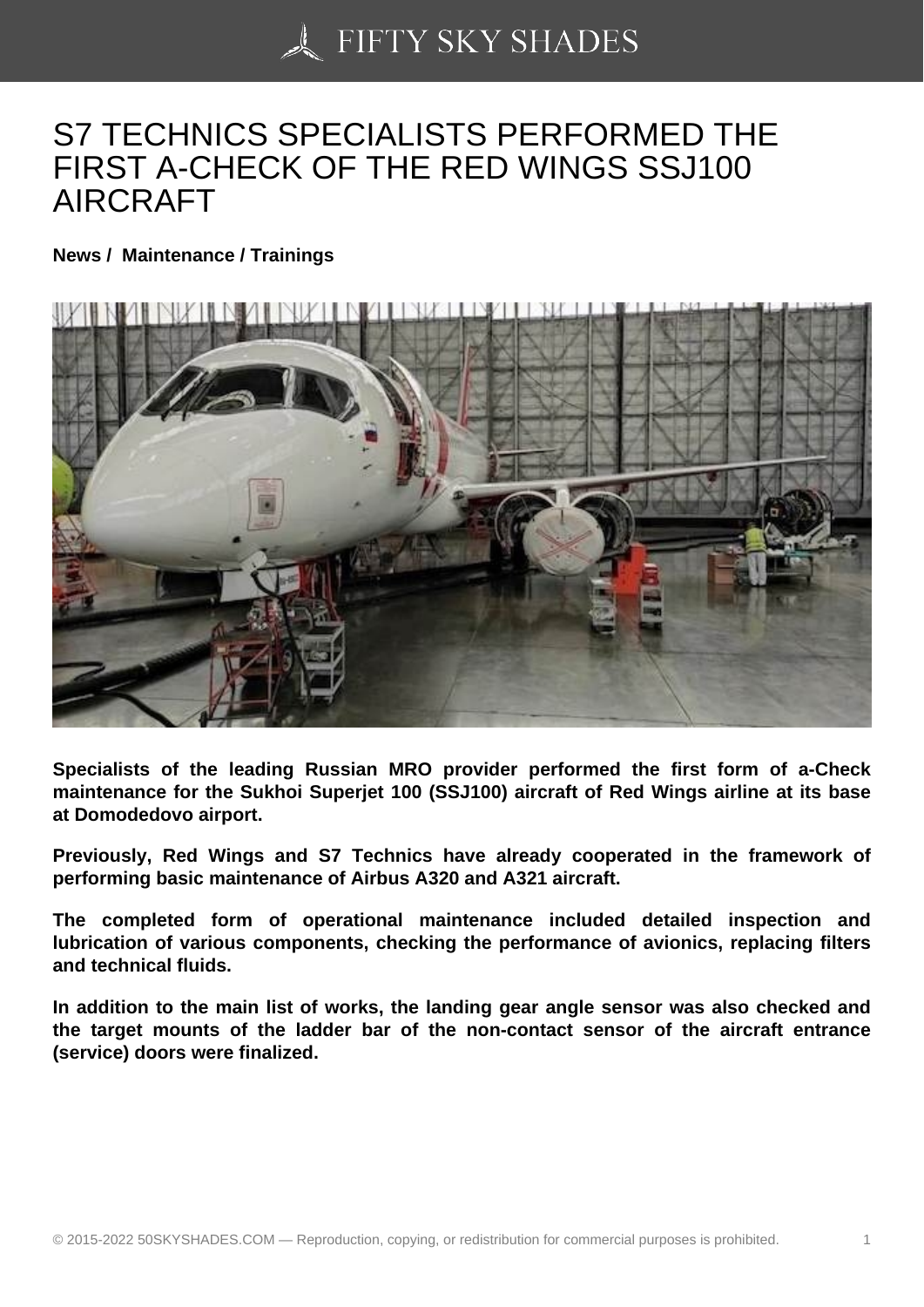

About 10 aircraft technicians were involved in performing maintenance.

Thanks to the accumulated experience of working with the Sukhoi Superjet 100 aircraft type, S7 Technics specialists can confidently speak of the high quality of technical service that meets the accepted FAP-285 aviation standard.

S7 Technics also has access to periodic maintenance, structural repairs, modifications and modifications of SSJ100 aircraft.

In addition, one of the reasons for choosing S7 Technics as a contractor for the implementation of the a-Check form was the successful location of the base of the leading MRO provider at Domodedovo airport – one of the largest Russian air hubs, where Red Wings is also based.

Now the Russian airline Red Wings operates three Sukhoi Superjet 100 aircraft, and until 2024 it is planned to transfer up to 60 SSJ100 aircraft.